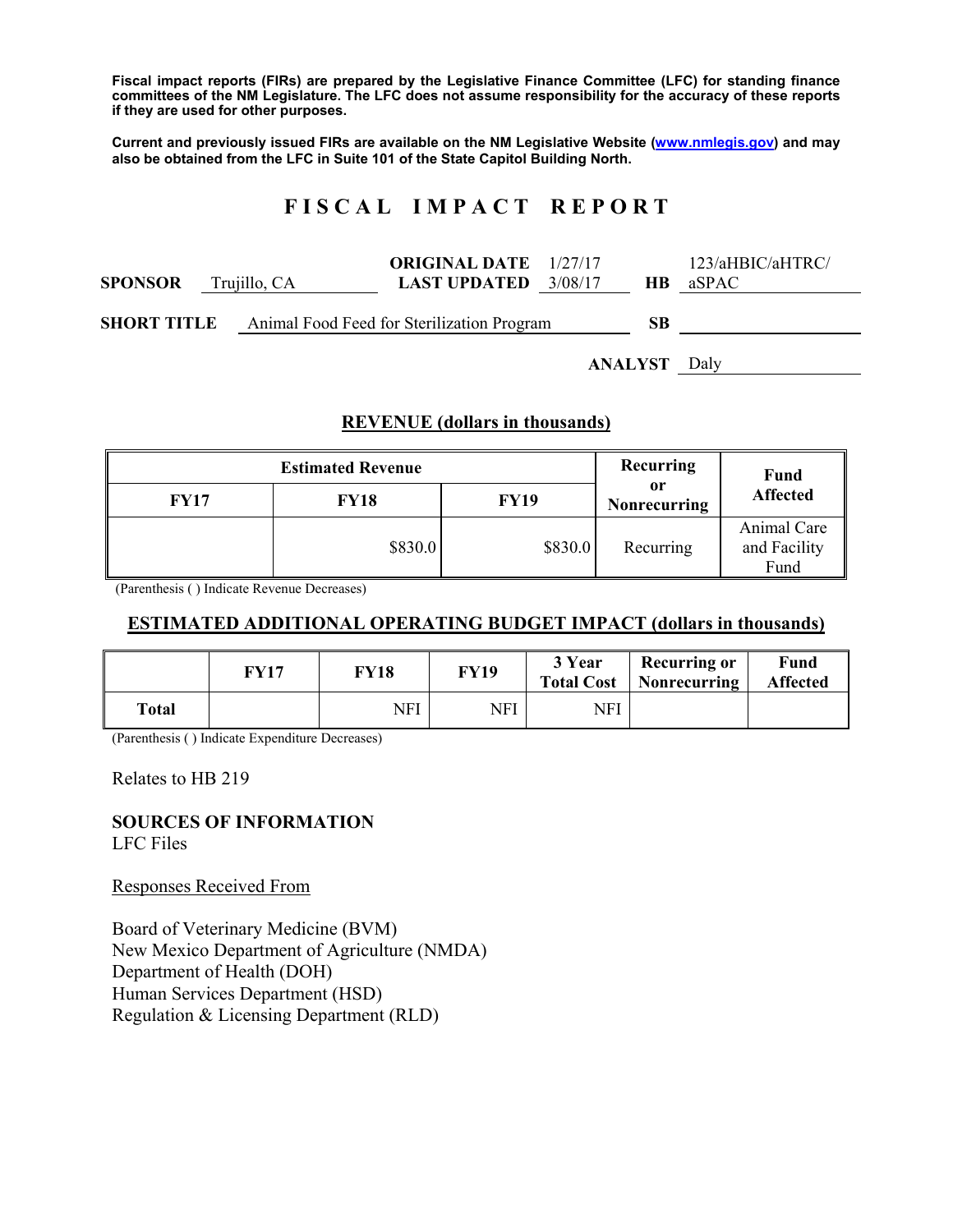# **SUMMARY**

#### Synopsis of SPAC Amendments

The Senate Public Affairs Committee amendments to HB 123, as amended, 1) replace the term "commercial feed" with "pet food" in the title and throughout the bill; 2) reiterate an earlier committee amendment to expand the Animal Sheltering Board's use of the new \$100 fee collected on each brand or product name of dog or cat food distributed in New Mexico to include the reasonable costs of administering all of the board's activities under the Animal Sheltering Act, and set a cap of 7.5 percent of the total amount of those fees for that use; 3) require the board's annual report to the legislature and the governor include the total number of sterilizations of dogs and cats and the average cost per surgery paid from the subaccount for such procedures; and 4) require the criteria for the assistance program ensure that no more than 60 percent of the services funded go to programs in class A counties (Bernalillo, Santa Fe, Dona Ana, San Juan and Sandoval).

#### Synopsis of HTRC Amendment

The House Taxation and Revenue Committee amendment to House Bill 123, as amended, reduces the level at which the Animal Sheltering Board may provide assistance for the pet sterilization program from 250 percent to 200 percent of the current poverty guidelines published by the United States department of health and human services. The amendment also addresses the exceptions from payment of the \$100 fee imposed by the bill: it strikes the exception for customer formula feed, and rewrites the two remaining exceptions to exempt 1) prescription pet food prescribed by a veterinarian; and 2) pet food manufactured by a person whose tax-year gross revenue from distribution commercial feed is no more than \$500 thousand.

#### Synopsis of HBIC Amendment

The House Business and Industry Committee amendments to House Bill 123 expand the Animal Sheltering Board's use of the new \$100 fee collected on each brand or product name of dog or cat food distributed in New Mexico to include the reasonable costs of administering all of the board's activities under the Animal Sheltering Act, and sets a cap of 7.5 percent of the total amount of those fees for that use. The amendments also set a delayed repeal date of July 1, 2027 on the collection of that fee.

The Committee Report appears to contain a drafting error in item 3: the closing quotation mark appears after the first appearance of the word "Act" (in Animal Sheltering Act), rather than following the word "Act" at the end of the amendment (when it references this 2017 Act). A literal reading renders the 7.5 percent cap language meaningless.

#### Synopsis of Original Bill

House Bill 123 creates a new spay and neuter program fee in the Commercial Feed Act of \$100 to be charged and collected by NMDA on each brand name of commercial feed that is distributed in New Mexico for consumption by a dog or cat. Customer-formula feed, prescription diet feed ordered or manufactured by a veterinarian, and commercial feed manufactured by a person whose tax-year gross revenue from distribution of that feed is no more than \$500 thousand.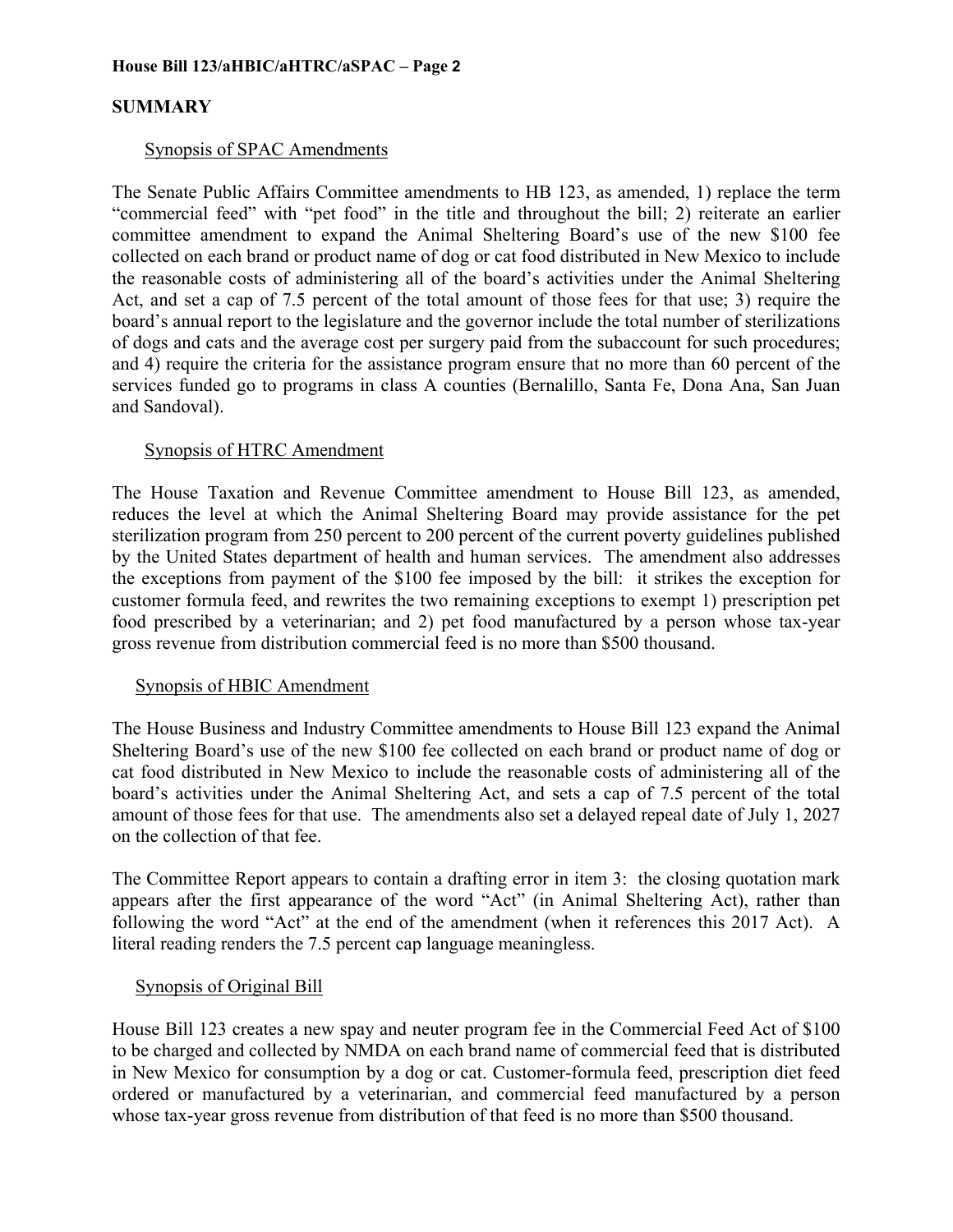#### **House Bill 123/aHBIC/aHTRC/aSPAC – Page 3**

Monies collected upon imposition of this fee is credited to the spay and neuter subaccount of the animal care and facility fund, to be used to carry out the Animal Sheltering Board's (ASB) dog and cat sterilization program and to cover ASB's reasonable costs in administering that program. HB 123 limits assistance provided by ASB to for the sterilization program to those individuals and groups who service recipients whose household incomes do not exceed 250 percent of the current federal poverty level guidelines.

The effective date of this bill is July 1, 2017.

# **FISCAL IMPLICATIONS**

NMDA reports that in 2015 approximately 8,300 pet food and pet treat labels (out of 18,700 total commercial feed labels) were registered with its office, as required by the Commercial Feed Act Based on that number, it predicts \$830 thousand in annual revenues for the animal care and facility fund, as shown above in the Revenue Table.

NMDA notes the bill does not address its administrative costs associated with the new fee, but since NMDA's FY 16 ending balance was \$1.6 million in its operational program, LFC staff believes any start-up or recurring costs associated with collecting this fee likely could be absorbed by its budget.

RLD reports that, like the vast majority of New Mexico's boards and commissions, ASB is not self-sustaining through licensing revenues, but is forced to rely on federal funds (and a small annual appropriation from the General Fund) to sustain basic operations. Allowing use of a portion of the fee imposed under HB 123 to cover reasonable costs to administer this sterilization assistance program will assist ASB in operating that program.

#### **SIGNIFICANT ISSUES**

This bill should be referred to the House Appropriations and Finance Committee.

A 2012 ASB feasibility study (conducted pursuant to SM 36, 2011 Regular Session) on a statewide spay and neuter program found ASB lacked adequate funding and staff to address animal shelter overpopulation issues in New Mexico. The study reported that in 2011, animal shelters and other euthanasia agencies took in 118,000 cats and dogs, and 55,000 of them were euthanized, primarily because there were too many dogs and cats and not enough homes. This issue cost the state \$27 million annually (the total budget for shelters and euthanasia agencies). Existing law authorizes a pet care special registration license plate, as well as an income tax refund check-off, for ASB's spay and neuter program, but neither has provided sufficient monies to adequately fund that program, and RLD reports that ASB continues to lack the funding necessary to address these pet overpopulation issues.

The fee imposed in this bill, which is added onto the existing \$2 registration fee on pet foods under the commercial feed registration and inspection program run by the NMDA, was the one potential funding mechanism that stood out above the others, according to the 2012 study. It also conclude this type of fee: a) is equitable because pet owners, not the general public, would pay it; b) provides a steady and reliable revenue stream, and c) generates revenue for a spay/neuter assistance program for low-income households.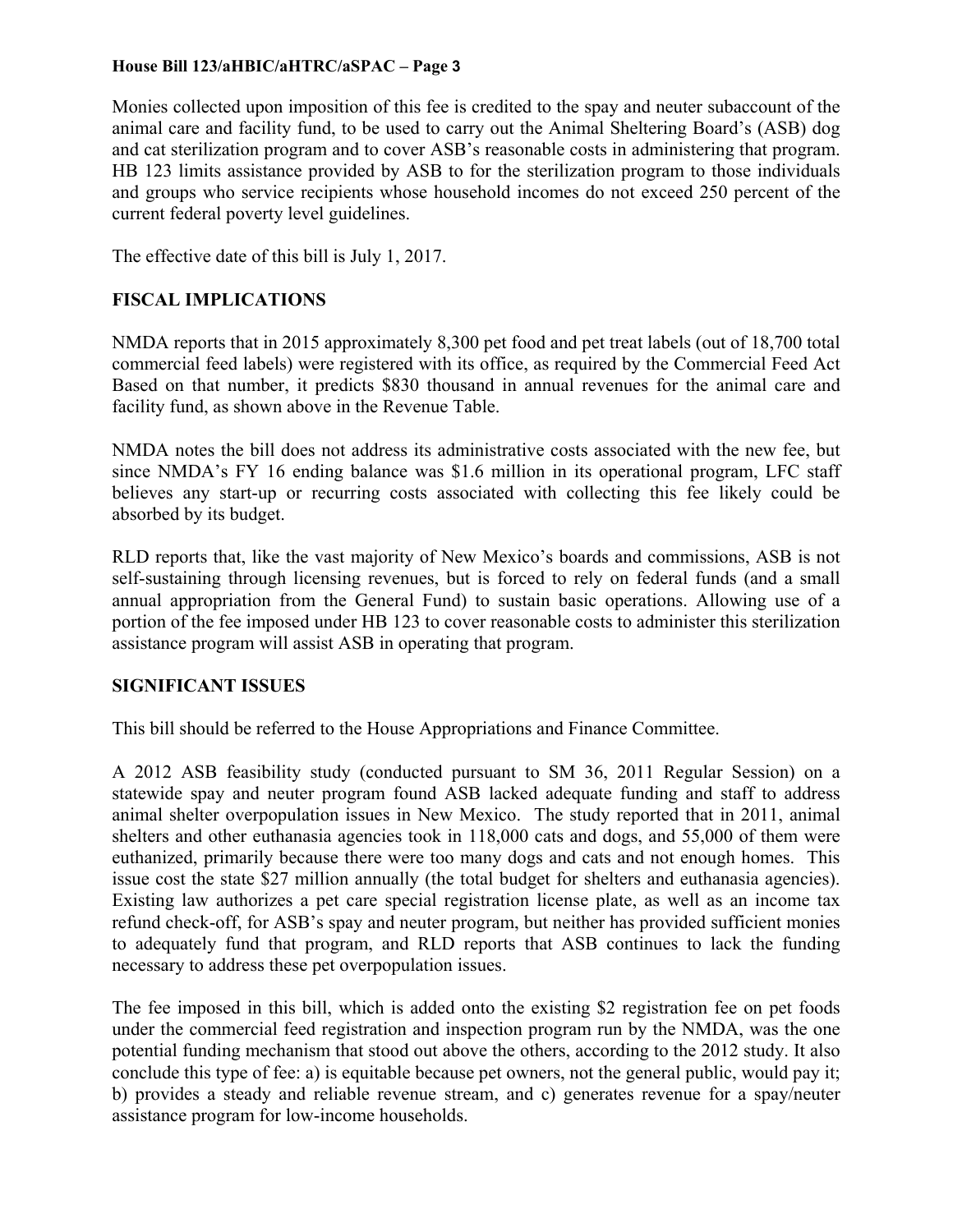#### **House Bill 123/aHBIC/aHTRC/aSPAC – Page 4**

### **ADMINISTRATIVE IMPLICATIONS**

RLD reports that staff limitations require that some of ASB's functions be performed by nonprofit volunteers.

# **RELATIONSHIP**

HB 219 merges the ASB and the Board of Veterinary Medicine, and in Section 3(K) transfers all duties and responsibilities of the ASB to the BVM.

# **TECHNICAL ISSUES**

NMDA points out these technical issues:

- Pet food is already defined in the Commercial Feed Act (which is being amended in Section 3) as commercial feed prepared and distributed for consumption by dogs or cats. See Section 76-19A-2(P). Customer formula feed is not included in that definition and therefore does not need exemption (so subsection  $B(1)$  should be struck);
- In light of ASB's sunset date of July 1, 2020, the pet food fee imposed in this bill should be subject to a delayed repeal date of December 31, 2019, since registrations expire on the last day of each year;
- Given the definition of pet food already present in the Commercial Feed Act, the title of HB 123 should be amended to replace "COMMERCIAL FEED FOR DOGS AND CATS" with "PET FOOD";
- In Section 3(2) as currently drafted, the phrase "feed ordered or manufactured" should be replaced with "pet food prescribed by"; and
- $\bullet$  In Section 3(B)(3) as currently drafted, the term "commercial feed" should be replaced with "pet food".

# **OTHER SUBSTANTIVE ISSUES**

HB 123 sets the income limit to receive assistance for dog and cat sterilization program at 250 percent of the U. S. Department of Health and Human Services' current federal poverty level guidelines. The following chart reflects the income levels at 200 percent of those guidelines (which is approximately 75 percent of New Mexico's median income for a family of four):